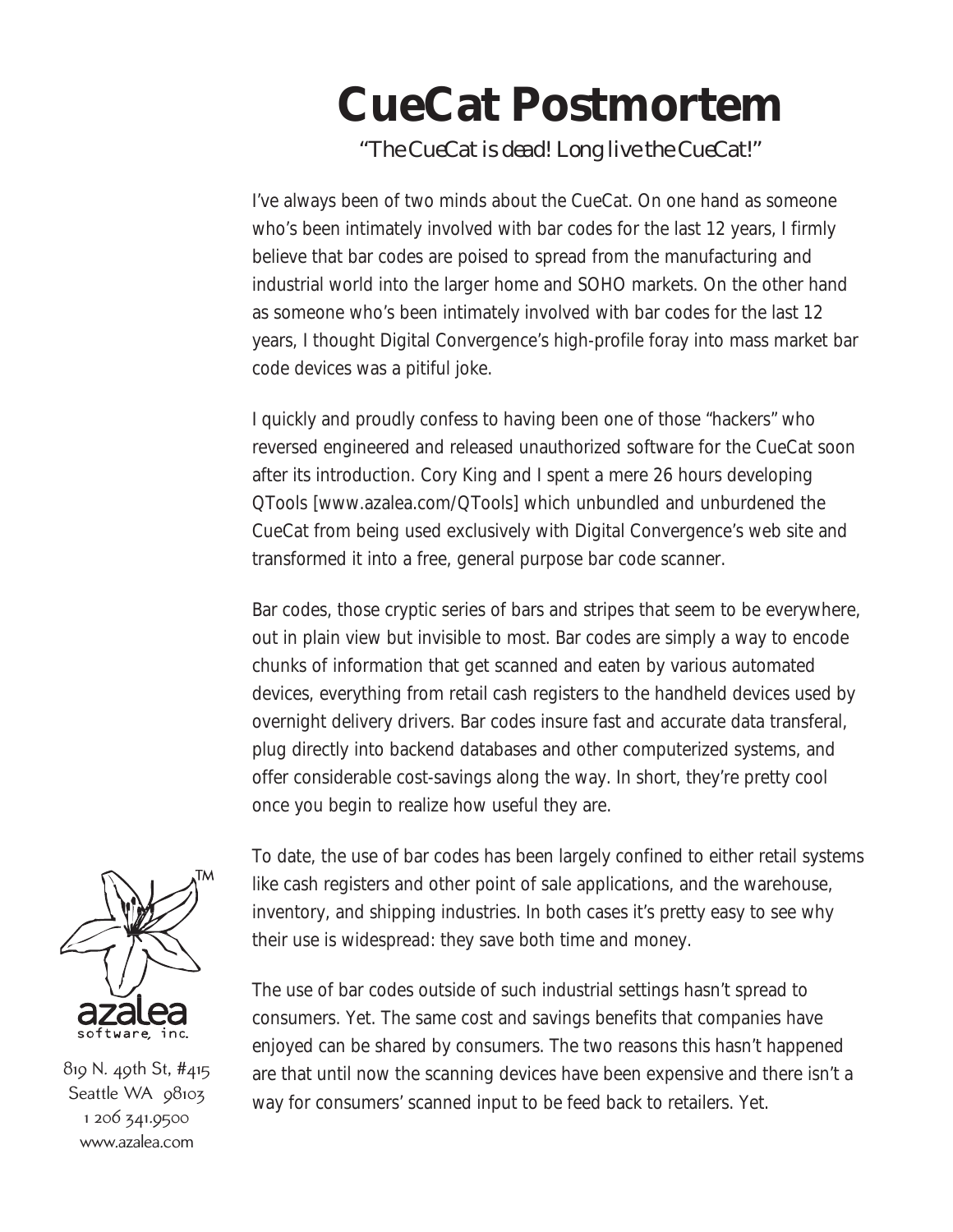Digital Convergence, fueled by millions of investors' dollars attempted to address this classic chicken'n'egg logjam by giving away millions of free scanners in an effort to seed the consumer auto ID market. With partners like Radio Shack, Wired, Parade Magazine, and Forbes believing the hype, DC tried to give away millions of scanners. Tried but never succeeded.

Why? They were too hard to use, especially given the marginal value their use gave back to the consumer. Their fatal flaw was attempting to impose a closed, proprietary infrastructure on the market in a transparent attempt to profit by acting as the roundhouse in the ecommerce transactions.

Repeat after me: "closed systems don't work." Open systems, cross-vendor standards, industrydriven specifications and guidelines, standards committees, et al. serve a purpose: they boost everyone's chances of survival. Note Microsoft's responses to open source software.

The CueCat scanner itself was an object of fascination to me from day one. As someone who's been hoping and praying for years for bar codes to seep into the mass market, I was curious about how DC would attempt do it. The scanner itself was D-U-M dumb. Cutesy shaping like a cat (to go with our mouse I assume) was unnecessary

The cost of goods was kept to a minimum by designing the CueCat like a disposable toy, not a ruggedized industrial device. It used two red LED lights instead of a much more expense CCD or laser. Perhaps we should be begging Tiger and Matel to enter the market instead of waiting on consumer/SOHO products from the traditional bar code hardware vendors. The exception to the aforementioned is the consumer product line from Symbol Technologies.

Don't get me wrong, as flawed as Digital Convergence's basic business plan was, someone's gonna git it right. (Hint: don't expect a former infomercial maven to take over the world in the tech sector.) Tying print to web is powerful. Why? Because so much of today is already in a database somewhere. The system is set up for that infrastructure to work downstream from the manufacturer to the shipper to the retailer, and finally from the retailer to you. At no point in the scheme does the customer get to talk back upstream to the retailer and beyond. Yet all of these systems are already computerized and integrated. There is value for everyone involved if the dialogue is two-way and bisymetrical: upstream and downstream. *That's why consumer auto ID is so fundamentally important.* For the first time the consumer can talk back to the retail chain and get heard *if the upstream parties are willing to listen*.

My grocery store has a number of ways it can talk to me: TV, radio, and newspaper advertising, coupons mailed to my house, in-store displays, coupons printed on the back of the cash register receipt, membership programs where you present a bar coded key fob or wallet card at the register,